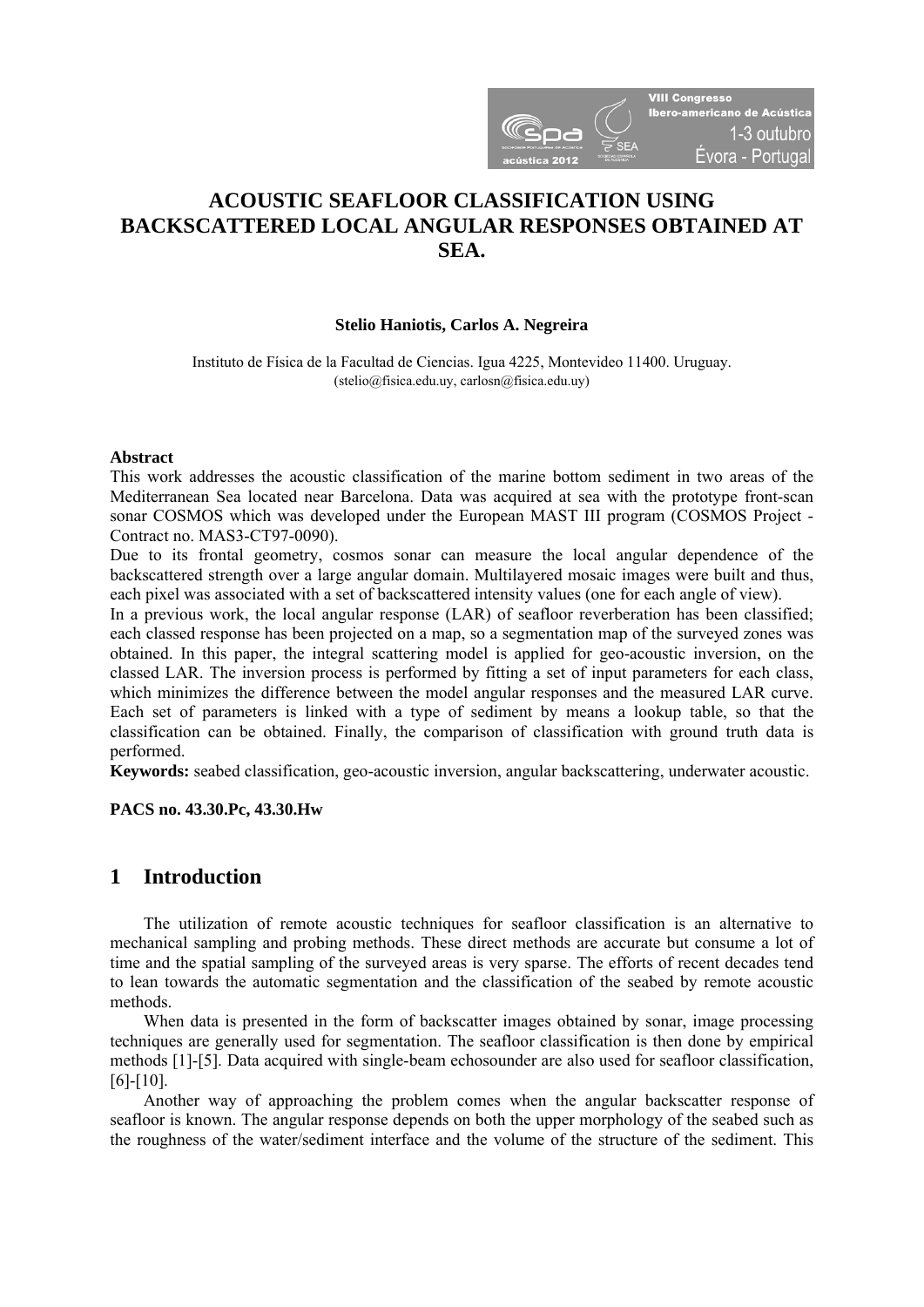dependency is exploited to classify the seafloor. Several studies have been carried out either directly by exploiting the angular response [11]-[18] as well as using the fact that backscatter statistics strongly depend on the incidence angle [19]-[22].

In this paper, classification of seafloor sediments is achieved by exploiting the angular responses backscattered by the seafloor. Data was acquired with the prototype front-scan sonar COSMOS, developed within the European MAST III program (COSMOS Project - Contract no. MAS3-CT97- 0090). Unlike conventional systems that scan the seafloor along successive bands in the cross-track direction [23][24], the COSMOS system emits the sound forwards [25]. Thanks to the forward geometry (Figure 1), fixed points of the seafloor are repeatedly insonified under different view angles while the sonar is moving forward. This overlap provides the ability to map out the local angular dependence of the backscattered strength. In a previous paper [26], backscatter images were constructed and for each pixel a set of *n* intensity values were associated (one value for each angle of view). Thus, the local angular response (LAR) of each point (pixel) of the bottom is available. Then LAR were classified via the clusters identification process in a principal component space [27]. In this paper, the integral scattering model APL-UW<sup>1</sup> [28] is applied for geo-acoustic inversion on classed LAR. The inversion process is performed by fitting a set of input parameters for each class, which minimizes the difference between the APL model angular responses and the measured LAR curve. Each set of parameters are linked with a type of sediment via a lookup table, the classification is then obtained. Finally, the class of sediment obtained for each class is compared with the samples taken during the COSMOS campaign in question, previous campaigns and maps.



Figure 1 – Cosmos sonar beampatern

1

<sup>&</sup>lt;sup>1</sup> Applied Physics Laboratory-University of Washington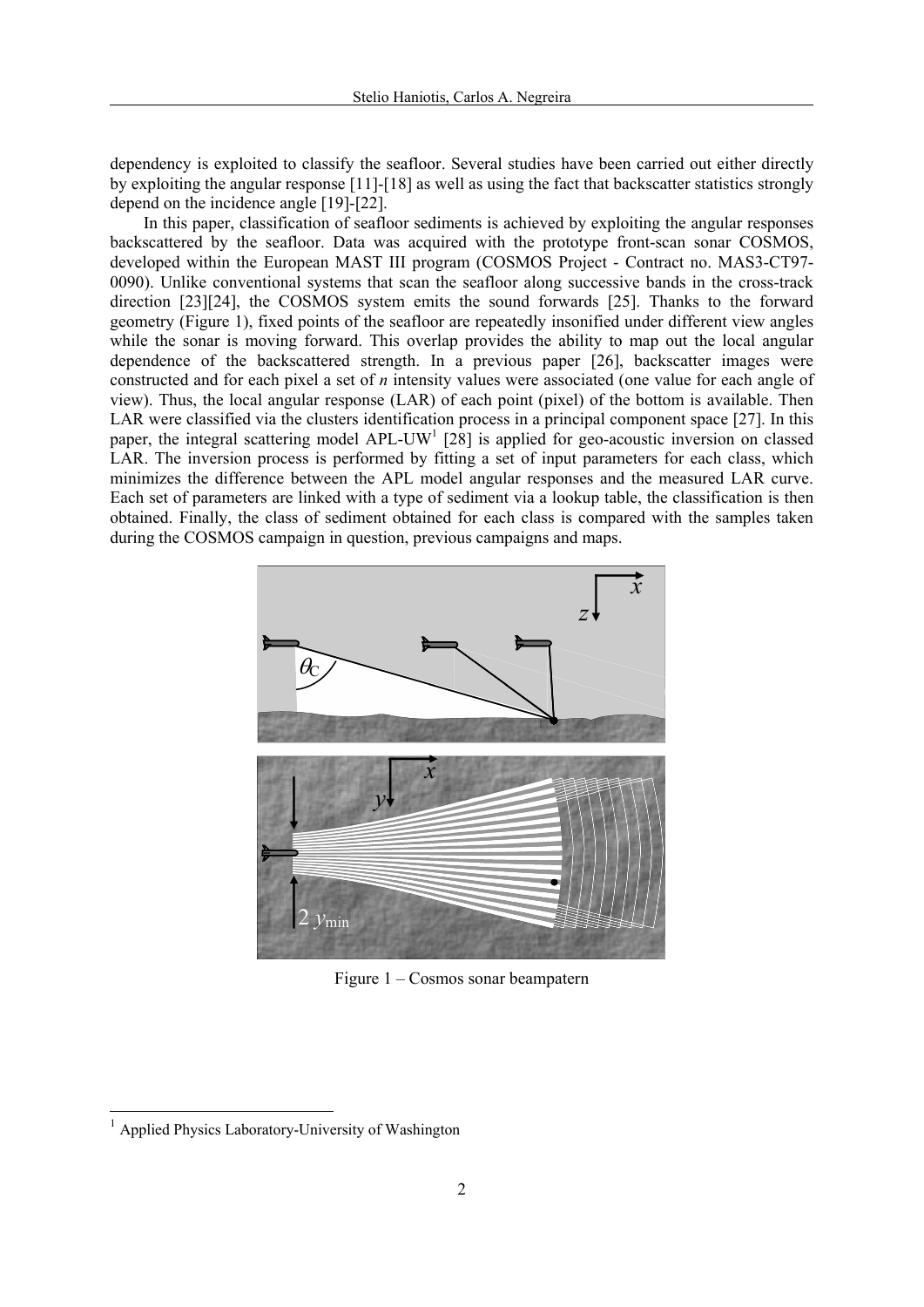## **2 Acquisition system**

COSMOS is a prototype multibeam sonar system designed for the imaging, bathymetric measurements and characterization of the seafloor which work at a central frequency of 100 kHz. The main feature of the system is the frontal acquisition geometry, which lets obtain multiple viewing angles due to the overlap of scanned sectors during successive pings.

The maximum slant range is a few hundred meters and the solid angle covered by the acoustic beams has an aperture larger than  $\theta_c$ = 80° in site (Figure 1), starting from near nadir to near horizontal. The aperture in azimuth is 25º. With this design, a large coverage for the backscatter angular responses of the seafloor is obtained, over the along-track central band that is surveyed. This central band has a width of about  $2y_{\text{min}}=0.4H$ , where H is the depth (Figure 1).

The emitter antenna consists of an arc of a circle, 80 cm long and 1.4 m radius. The plane of the circle is slanted 40° below the horizontal. The measured source level is 207 dB re 1  $\mu$ Pa rms  $\omega$  1m. The receiving are two parallel linear arrays in order to allow beam forming in the azimuth and the interferometric measurements (site angle). The boresight direction of the receiving antenna is slanted 40° below the horizontal like the transmitting. Each array has 32 elements with a pitch of 22.5 mm and each one is 72 cm long. This geometry gives an angular resolution in azimuth of approximately 1.5º  $(at -3 dB)$  in the band around 100 kHz. The formation of 31 beams is then sufficient to fully cover the total aperture in azimuth.

The transmitted signal is a chirp, whose amplitude is shaded by a truncated Gaussian window (20% of the max amplitude at the ends). The bandwidth is  $B = 3$  kHz and the Chirp duration is 8 ms. Therefore, the echographic radial resolution  $\delta r \approx c/(2B)$  obtained after pulse compression is about 25 cm. A comprehensive description of the COSMOS system can be found in [26][29].

### **3 Studied areas**

Data was acquired in the Mediterranean Sea off the coast of Barcelona, in the Blanes and Besos regions. The zone has a wide variety of bottom sedimentary characteristics which are relatively well known.

The area in which Besos is located is near the river-mouth of the Besos River within the rectangle:  $41^{\circ}25'$  N -  $41^{\circ}22'$  N;  $2^{\circ}14'$  E -  $2^{\circ}19'$  E. In the campaign they traveled 34 km with depths varying between 25 m and 60 m. For the study, the area is divided into three regions: East-Besos (EB) Central-Besos (CB) and West-Besos (WB) (Figure 3). The EB region is the deepest of them (45 to 60 m). It has soft sediment, and presents a well-defined sand body. The CB region has very varied sediments with subtle transitions. It is characterized by a large area of anthropogenic sediment due to the sewer emissions, and a region of abrasion resulting from the effects of fishing activities. The WB region has a soft and uniform relief whose main interest is the presence of a pipeline.

The Blanes area is located within  $41^{\circ}41'$  N -  $41^{\circ}39'$  N;  $2^{\circ}47'$  E -  $2^{\circ}50'$  E. It was surveyed in 14 transects with a total distance of 25 km covered, the depth varying between 15 and 55 m. The background is diverse, consisting of sandy gravel and rock deposits, with abrupt transitions (Figure 2).

Grab and core samples in the vicinity of the sonar survey were taken both in the Besos and Blanes area (Figure 2 and 3). These samples together with other samples taken in a previous survey were used to the ground truth.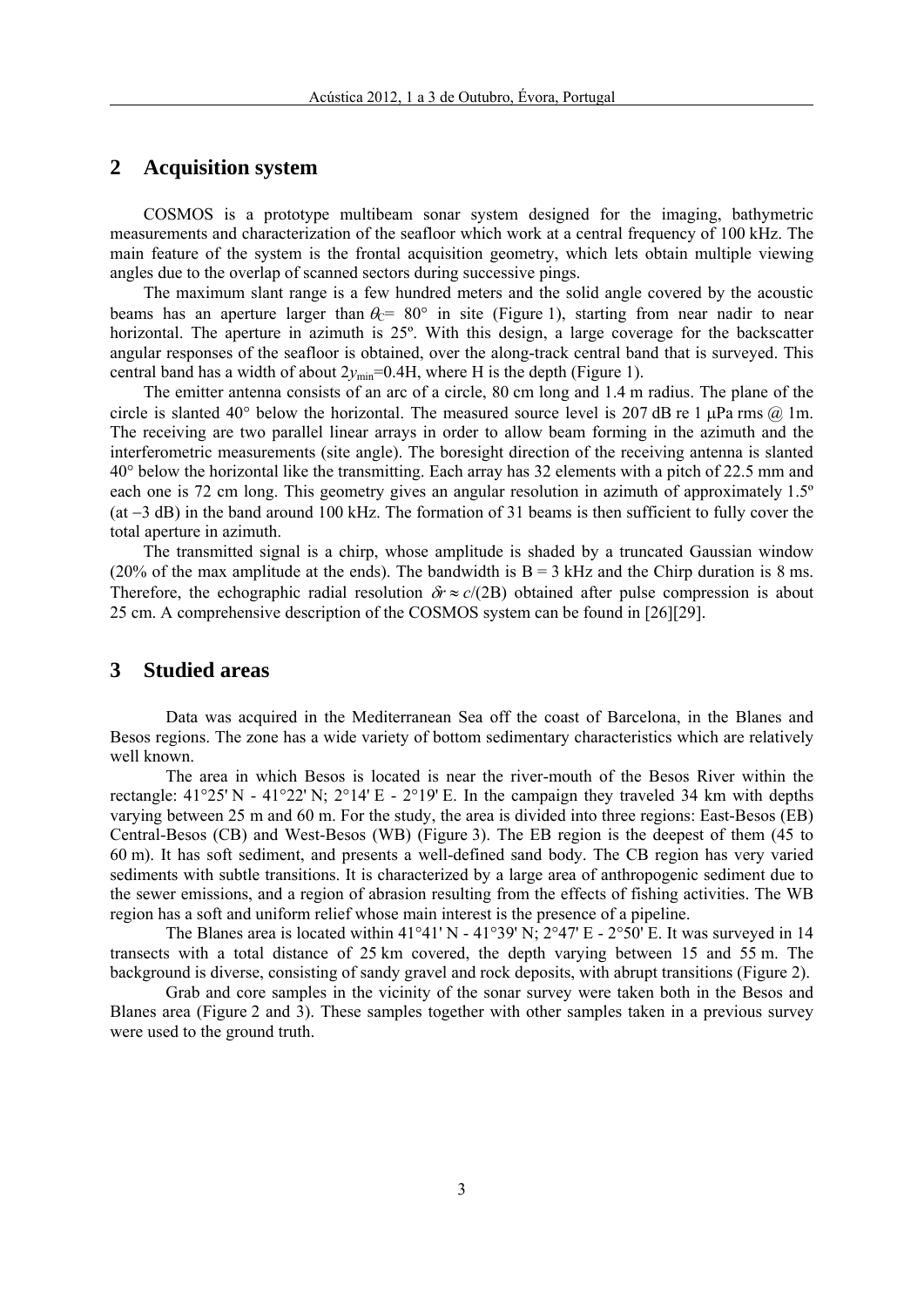

Figure 2 – Bathymetric map (in meters) showing the location of COSMOS lines, and sediment samples (DC, grabs) in the Blanes area



Figure 3 – Besos region. In red: transects followed during the campaign. The blue points indicate the sampling carried out during COSMOS survey. The red dots show the locations of samples taken in 1987.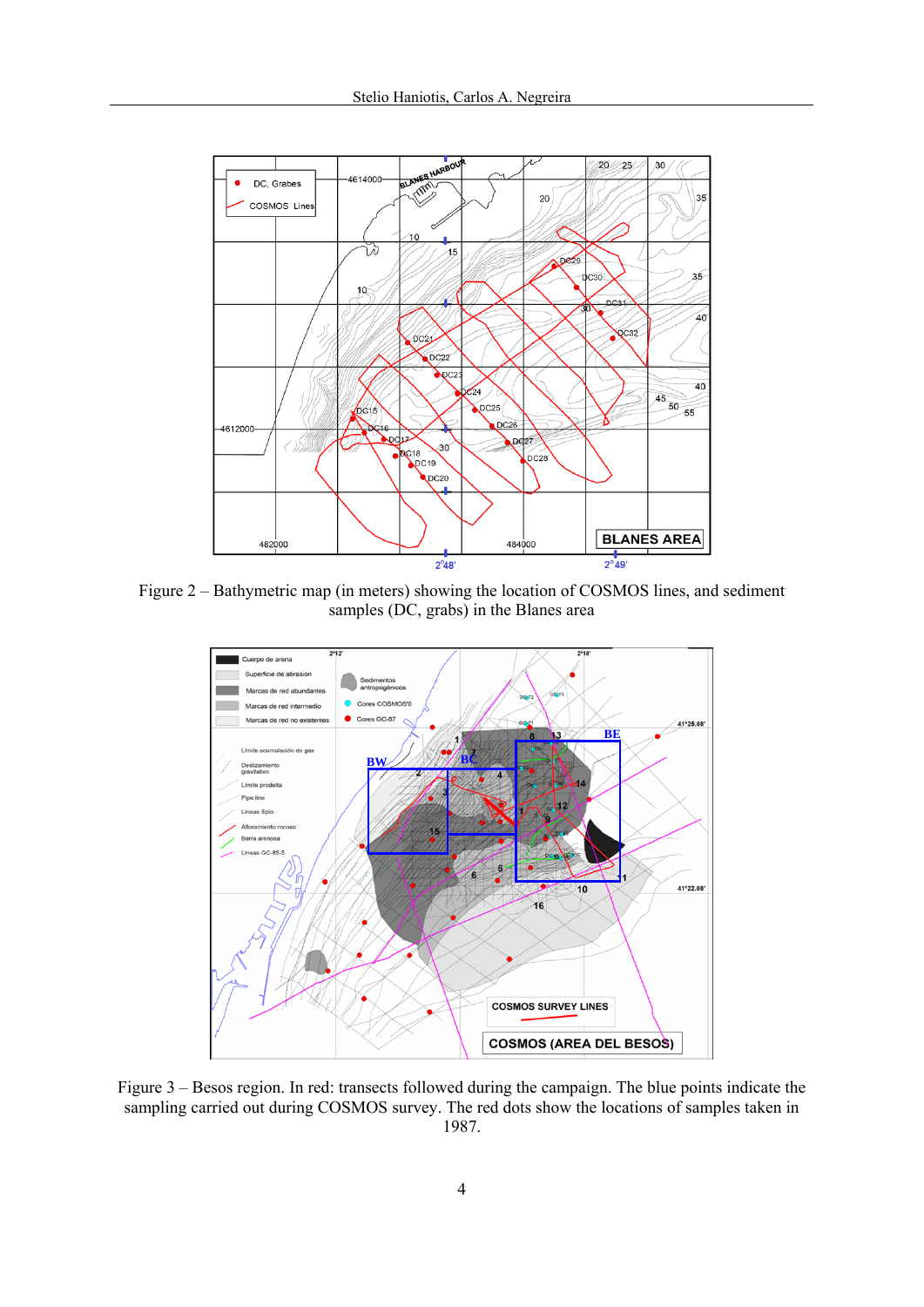# **4 Data pre-processing**

Raw transducer data was processed in order to build a set of beamformed data that takes into account the calibration parameters. For each ping the altitude of the antennae is estimated using to the first bottom return delay. The bottom is assumed to be locally a horizontal plane for mapping the beamformed acoustic data. Both the Doppler effect and refraction are neglected due to the small water gradient temperature and the low speed of the vessel (3 knots).

As a result of the multiple viewing angles, the acoustic data are sorted into a multi-layered map, each layer corresponding to a small range of grazing angles. Therefore, each layer provides a backscatter image of the bottom seen under a restricted range of grazing angle. The contributions of the layers are weighted to account the different cell resolution of each grazing angle. A detailed description of the parameter calibration, beam-forming process and multi-layered image can be found in [26][30].

Finally, to be able to group the LAR backscattered according to a limited number of classes, a principal component analysis (PCA) of the responses is performed [31]. Acoustic data is sorted into a matrix  $\mathbf{X} = \begin{bmatrix} x_{i,j} \end{bmatrix}$  *i* = 1, …, *p* and *j* = 1, …, *n*), with *p* rows (pixels) and *n* columns (angles of view). The range of grazing angles is divided into *n*=24 angular bins within the interval [14º, 69°]. Each element  $x_i$ , of **X** represents the intensity that is backscattered by the pixel #i seen under the grazing angle  $\gamma_i$ . The matrix **X** is converted into the logarithmic scale (dB), and then rescaled at a zero mean and unit variance to build a matrix **Z**. The correlation matrix  $C = Z<sup>T</sup>Z$  is computed; its eigenvalues and eigenvectors are then found. After this, the columns of the Z matrix are projected on the first three eigenvectors base and clusters are identified to define classes. The barycenter of each cluster is determined and returned to their original data space (performing an inverse PCA process). These centers give the typical angular backscatter responses associated with each class.

A total of seven types of responses were classified (Figure 4) from soils with very high reflectivity (Class # 1-yellow) to "soft bottom" (# 6 brown). Finally, a segmentation map is built for each studied area (Blanes, EB, CB and WB) in assigning to each geo-referenced pixel, the class that it had in the PC space. Figures 5 and 6 show the segmentation maps superimposed on the backscatter image in the Blanes and BC area, where each color corresponds to a class. Particularly, the Blanes area shows a clear coincidence between segmentation and the changes in the image texture.



Figure 4 Angular responses by classes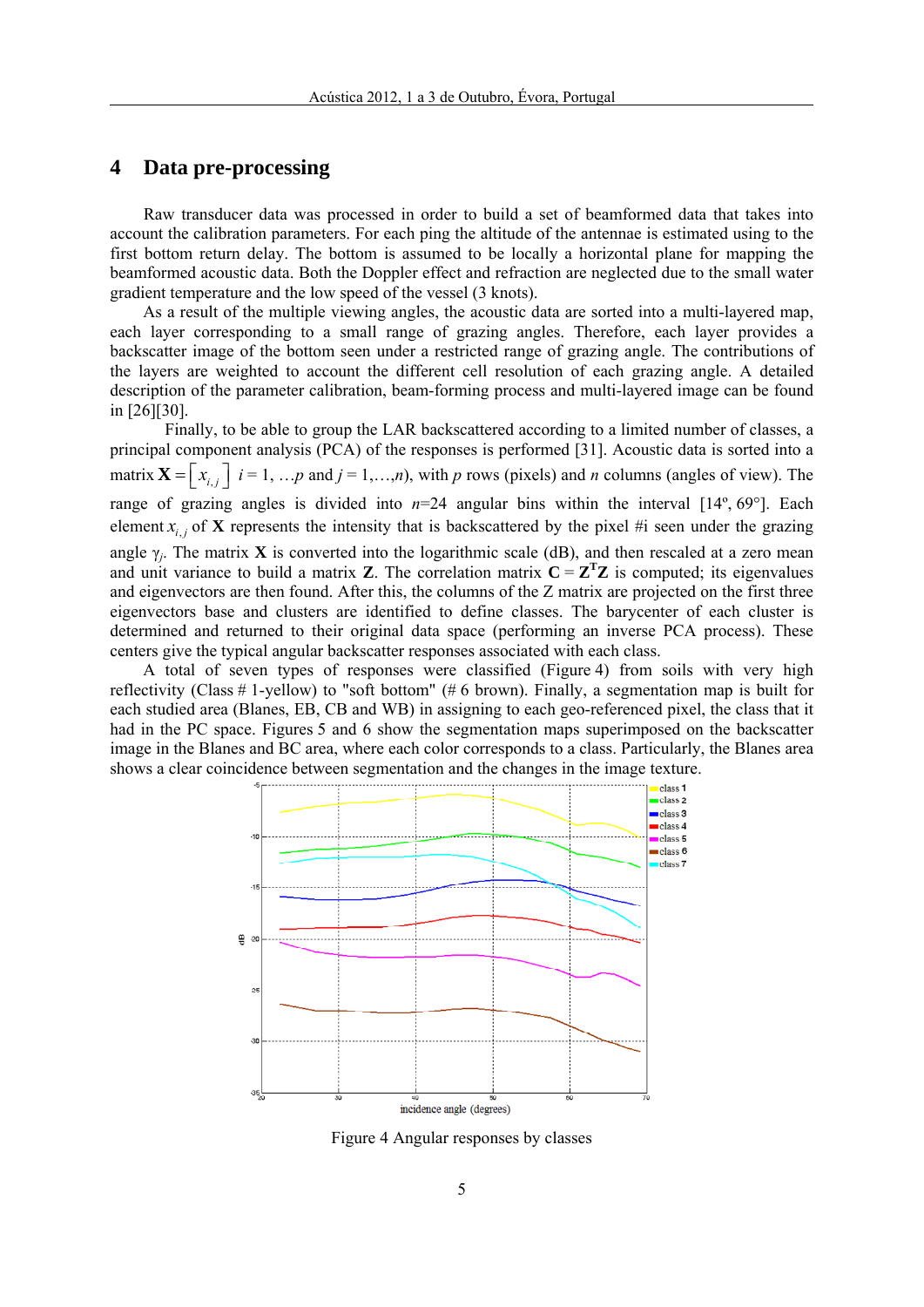

Figura 5 – Blanes Zone. (a) Classes map superimposed to the backscattering image. (b) Detail



Figure 6 – (a) Central-Besos Area. Class map superimposed on the backscattering image. (b) Detail

### **5 The Model**

Fluid sediment models that predict scattering from both the roughness of the seafloor surface and variations in sediment sound speed and density have proven to be accurate predictors of the backscattering strengths measured in several experiments [32][33][34].

The APL UW backscattering strength model [28] is applicable over the frequency interval 10 - 100 kHz. The sediment is modelled as a simple, semi-infinite fluid which is assumed to be statistically homogeneous both in the horizontal and in the vertical. Layering and gradients are not included. Volume backscattering contributions are parameterized by an equivalent surface backscatter. It is assumed that the two-dimensional relief spectrum is isotropic and obeys the power law  $W(\mathbf{K}) = w_2(h_0 K)^{s_2}$ . In this equation, *K* is the wavenumber of bottom relief features;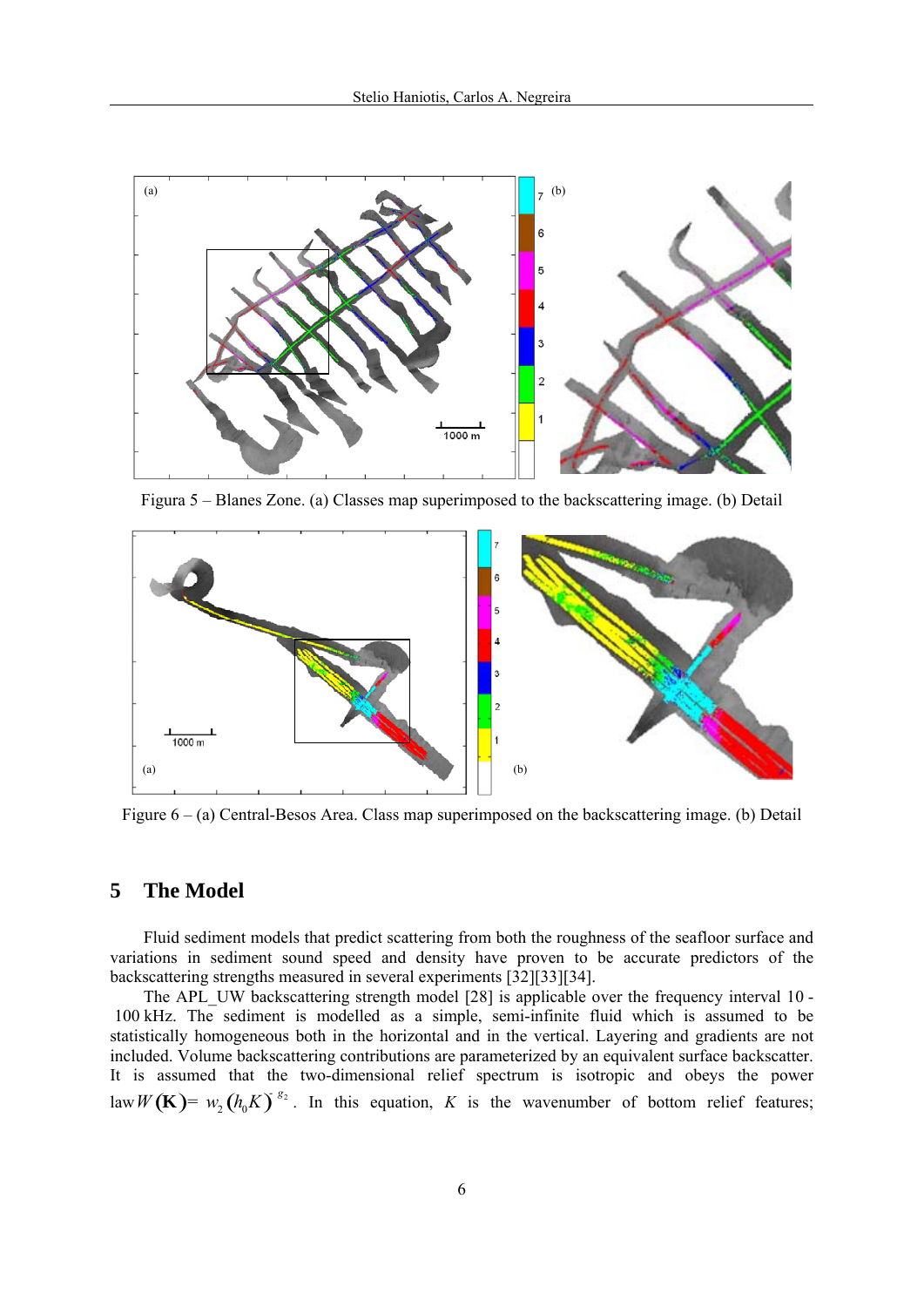$K = 2p/L$  where  $\Lambda$  is the associated wavelength and  $h_0$  is a reference length equal to 1 cm. Furthermore, the model requires six input parameters defined in Table 1.

At incident angle *θ*, bottom backscattering strength *BS*(*θ*) is the decibel equivalent of the scattering cross section [35], which is broken into two parts:

$$
BS(q) = 10\log_{10}\left(s_r(q) + s_y(q)\right) \tag{1}
$$

Where,  $\sigma_r(\theta)$  is the dimensionless backscattering cross section per unit solid angle per unit area due to interface roughness;  $\sigma_v(\theta)$  is the dimensionless backscattering cross section due to volume scattering from below the interface.

Three different approximations are used for roughness scattering cross section  $\sigma_r(\theta)$ . For smooth and moderately rough bottom (e. g. clay, silt and sand),  $\sigma_r$  is computed using the Kirchhoff approximation [36] for grazing angles near 90º and the composite roughness approximation [37][38] is used for all other angles. For rough bottom (e. g., gravel and rock) an empirical expression taken from [39] is used.

For sediment volume scattering  $\sigma_{\nu}(\theta)$  including refraction and transmission loss at the sedimentwater interface, an expression published in [40] is used. This expression is generalized to allow the effect of the absorption of the transmission coefficient of the sediment/water interface and incorporate shadowing and bottom slope corrections.

Table 1 – Inputs parameters used in de bottom backscattering strength model.

| Symbol        | Definition                                               | Short name        |  |
|---------------|----------------------------------------------------------|-------------------|--|
| $\rho$        | Ratio of sediment mass density to water mass density     | Density ratio     |  |
| $\mathcal{V}$ | Ratio of sediment sound speed to water sound speed       | Sound speed ratio |  |
|               | Ratio of imaginary wavenumber to real wavenumber for the | Loss parameter    |  |
|               | sediment                                                 |                   |  |
| $\sigma$      | Ratio of sediment volume scattering cross-section to     | Volume parameter  |  |
|               | sediment attenuation coefficient                         |                   |  |
| $\gamma_2$    | Exponent of bottom relief spectrum                       | Spectral exponent |  |
| $W_2$         | Strength of bottom relief spectrum $(cm4)$ at wavenumber | Spectral strength |  |
|               | $2\pi/\lambda$ cm <sup>-1</sup>                          |                   |  |

#### **6 Inversion scheme**

At the end of the segmentation process, a class and a spatial geo-referenced coordinate is linked to every pixel. In addition, each pixel has a LAR associated with it. From these coordinates, the intensity backscattered by pixels belonging to the same segment are read and evaluated. The mean LAR in linear scale is computed for each class and then the response is finally transformed to decibels. For each of the seven responses classed an inversion scheme is performed. The problem that occurs is finding the set of input parameters of Table 1 that best fits the given data set. That is, which set of parameters minimizes the difference between the  $BS(\theta)$  model curve and the measured  $BS(\theta)$  data. So, for each class (from 1 to 7) we minimize the cost function.

$$
S_k(\mathbf{p}) = \mathop{\stackrel{26}{\mathrm{a}}}_{i=1} (BS(q_i) - BS(q_i, \mathbf{p}))^2 \ \ k = 1, \cdots 7
$$
 (2)

 $BS(\theta_i)$  and  $BS(\theta_i)$  are the backscattering strength at the incidence  $\theta_i$  measured and modelled respectively and  $\mathbf{p} = [\rho, v, \delta, \sigma_2, \gamma_2, w_2]$  is the vector of parameter. After the process we obtain a vector  $\mathbf{p}_k$  ( $k = 1 \ldots 7$ ) of parameters for every class.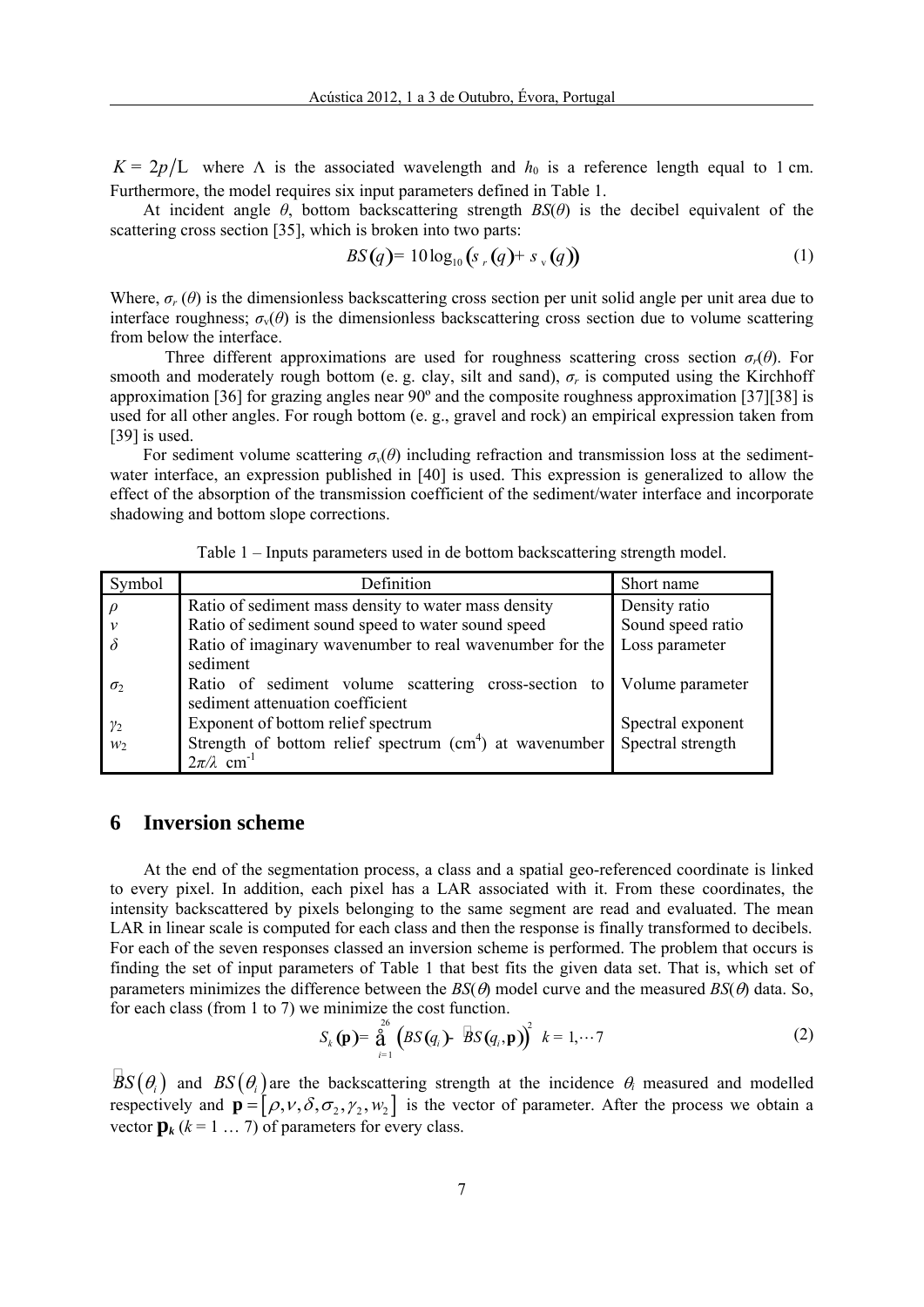The sum of the squares of the data deviations from the model prediction are used as a measure of goodness of the fit. It is then evaluated.

$$
D_{k} = \sqrt{\frac{1}{26} \mathop{\mathbf{a}}\limits_{i=1}^{26} \mathop{\mathbf{E}}\limits_{k=1}^{26} S(q_{i})} \cdot \mathop{\mathbf{B}}\limits_{i=1}^{N} S(q_{i}, \mathbf{p}_{k}) \frac{\mathop{\mathbf{b}}\limits_{i=1}^{26}}{k} = 1, \cdots, 7
$$
 (3)

For the parameter  $\gamma$  (spectral exponent) we have used a fixed value of 3.25 according to the recommendation given in [28]. The ranges of the input parameter used are presented in Table 2

| Parameter | Range                            |
|-----------|----------------------------------|
| ν         | $1.00 - 3.00$                    |
| ν         | $0.800 - 3.00$                   |
| δ         | $0.00 - 0.100$                   |
| $\sigma$  | $0.00 - 0.500$                   |
| w٠        | $0.00 - 1.00$ (cm <sup>4</sup> ) |

Table 2 – limits of the input parameters

## **7 Result**

Table 3 shows, for each class, the input parameters that best fit into the minimization process of the cost function (2). The adjustment was made by putting into consideration that between the two adjacent BS curves, the minimum difference is about 3 dB (Figure 4). As a result of this, a dispersion  $(\Delta)$  of about 0.5 dB was considered acceptable.

| class |      | v    | $\delta$ | $\sigma_2$ | $w$ (cm <sup>4</sup> ) | (dB) |
|-------|------|------|----------|------------|------------------------|------|
| #1    | 1.35 | 1.29 | 0.0001   | 0.0028     | 0.1656                 | 0.31 |
| #2    | 2.49 | 1.78 | 0.0140   | 0.0007     | 0.0610                 | 0.56 |
| #3    | 2.44 | 1.36 | 0.0170   | 0.0010     | 0.0480                 | 0.56 |
| #4    | 1.67 | 1.16 | 0.0100   | 0.0055     | 0.059                  | 0.34 |
| #5    | 1.44 | 1.06 | 0.0150   | 0.0039     | 0.0015                 | 0.46 |
| #6    | 1.15 | 1.09 | 0.0700   | 0.0010     | 0.0005                 | 0.47 |
| #7    | 1.35 | 1.19 | 0.0240   | 0.0252     | 0.0040                 | 0.44 |

Table 3 – Best fitted parameters and their dispersion

Each set of parameters of Table 3 is identified with a sediment type. This identification process is carried out in the table given in [28]. The table relates standard sediment types to model parameters. The sediment name is assumed to be the name appropriate to the bulk of sediment, rather than superficial sediment. The sediment names are taken from the classification scheme given in [41] [42] [43] [44].

A summary table of class analysis is given in Table 4. When available, the ground truth column shows the granulometry from COSMOS cruise samples analysis [45]. Otherwise, the data is taken from  $ICM<sup>2</sup>$  data and maps [46]. Class 1 cannot be identified with any sediment from the UW-APL table. Maps indicate that this area is a large anthropogenic sediment deposit of sewer emissions. Class 7 has not been identified either as the attenuation parameter set is 10 times higher than normal for the type of sediment identified with the other parameters of the same class.The other parameters fits well within a narrow range of sediment types and they are easily identified. In particular, the shells that were found in areas affected by the class #4 explain the high roughness.

 <sup>2</sup> l'Institut de Ciències del Mar, Barcelona. España.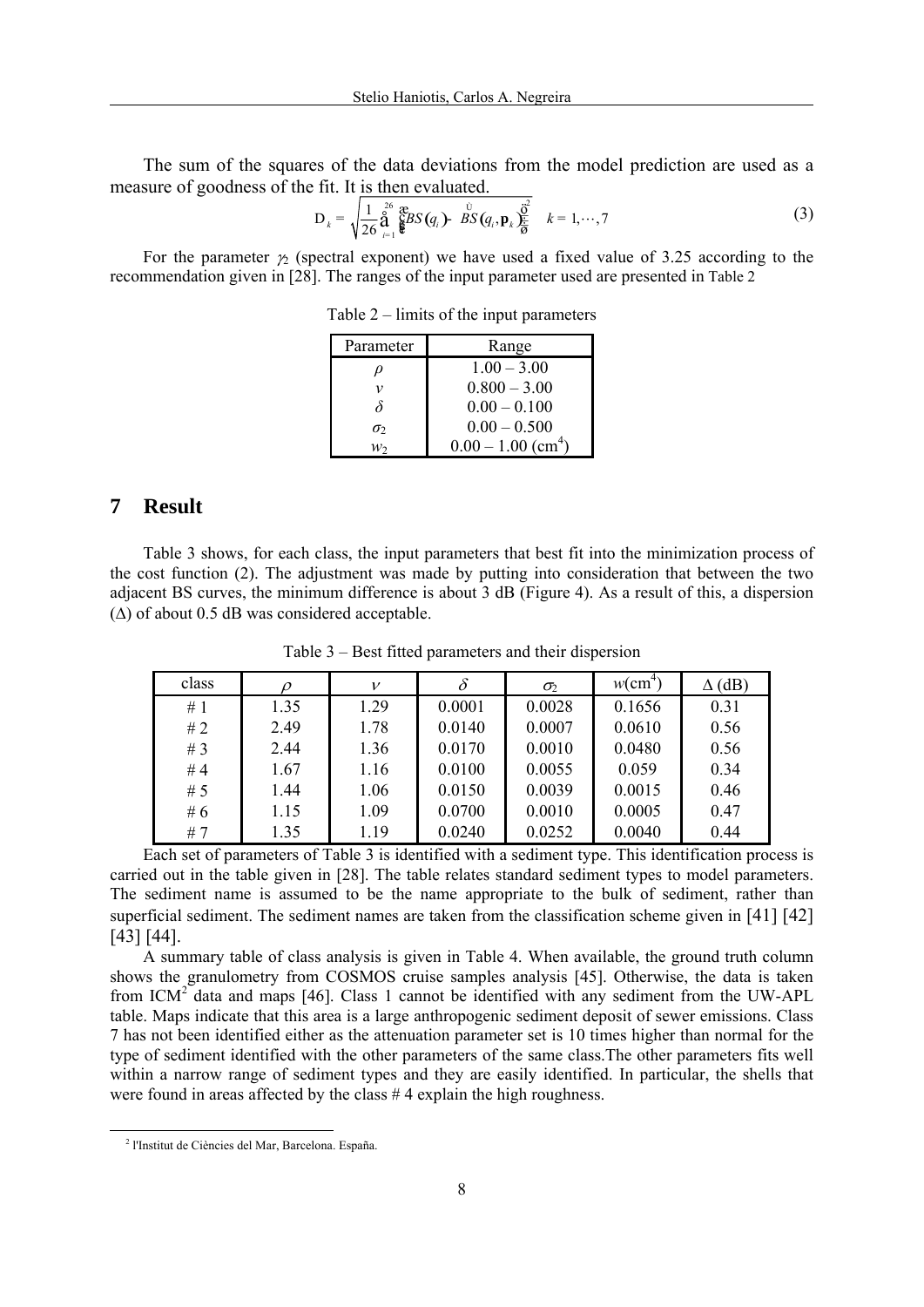| Class          | Classification (via lookup table UW-APL)                              | Ground truth                         |      |       |      |  |
|----------------|-----------------------------------------------------------------------|--------------------------------------|------|-------|------|--|
|                |                                                                       | Gravel                               | Sand | Silt  | Clay |  |
|                | without identification                                                | anthropogenic sediment               |      |       |      |  |
| $\overline{2}$ | Cobble - gravel - pebble / Sandy gravel, close to<br>rocky roughness. | 23%                                  | 73%  | $4\%$ |      |  |
| 3              | Sandy gravel / Very coarse sand                                       | 14%                                  | 84%  | $2\%$ |      |  |
| $\overline{4}$ | Medium sand / Muddy gravel; with greater than                         | Turritellas and bivalves (within BE) |      |       |      |  |
|                | normal roughness.                                                     | $1\%$                                | 65%  | 24%   | 9%   |  |
| 5              | Fine sand-silty sand / Muddy sand / Very fine sand                    |                                      | 96%  | $4\%$ |      |  |
|                |                                                                       | Soft and homogeneous bottom          |      |       |      |  |
| 6              | Medium silt, sand-silt-clay                                           | brown mud-grey mud                   |      |       |      |  |
| $\overline{7}$ | Gravely muddy sand / Medium sand / Muddy                              | Abundant Trawling marks. Erosive     |      |       |      |  |
|                | gravel/Fine sand – silty sand. Volume parameter $\times$ 10           | plataform                            |      |       |      |  |

Table 4 – Classification table and Ground truth

#### **8 Conclusions**

This work shows the acoustic seabed classification by exploiting data obtained with the prototype sonar COSMOS. The frontal architecture of the system allows us to obtain the local angular response from the bottom of the seabed. Thus, the system is especially adapted for seafloor characterization. In previous work, seven types of responses acquired with COSMOS were classified. In this article these responses were identified with a type of sediment and a classification of the seafloor was performed.

Both in Blanes (abrupt transitions) as Besos (subtle transitions), the classification displayed a strong correlation, with the available information, about the nature of the seabed in classes  $#2$  to  $#6$ .

The class #7 has been successfully classified regarding the sediment composition. However, taking into account the factor 10 in the volume parameter, it is not possible to identify any sediment within a band of reasonable variability. This is understandable because in the area where the class #7 is located, the results correspond to an abrasion platform with significant trawling marks. This gives special characteristics to the bottom that are not considered in a table of standard sediments. However, this area has been correctly discriminated by the segmentation procedure. Similarly, the class #1 area has been well insulated but it was not possible to identify the sediment, since it corresponds to human waste. It is necessary to extend the model to classify these cases.

To summarise, the procedure used for remote acoustic classification of the seabed is satisfactory and it can be improved by a model that includes atypical bottoms. In addition, all discriminated bottom patches correspond to sediments with very different compositions. Thus both the segmentation method and the performance of COSMOS for sea floor classification are validated.

#### **Acknowledgements**

The authors wish to thank P. Cervenka (Institut Jean Le Rond d'Alembert, France) for his collaboration during the development of the thesis that led to this article.

#### **References**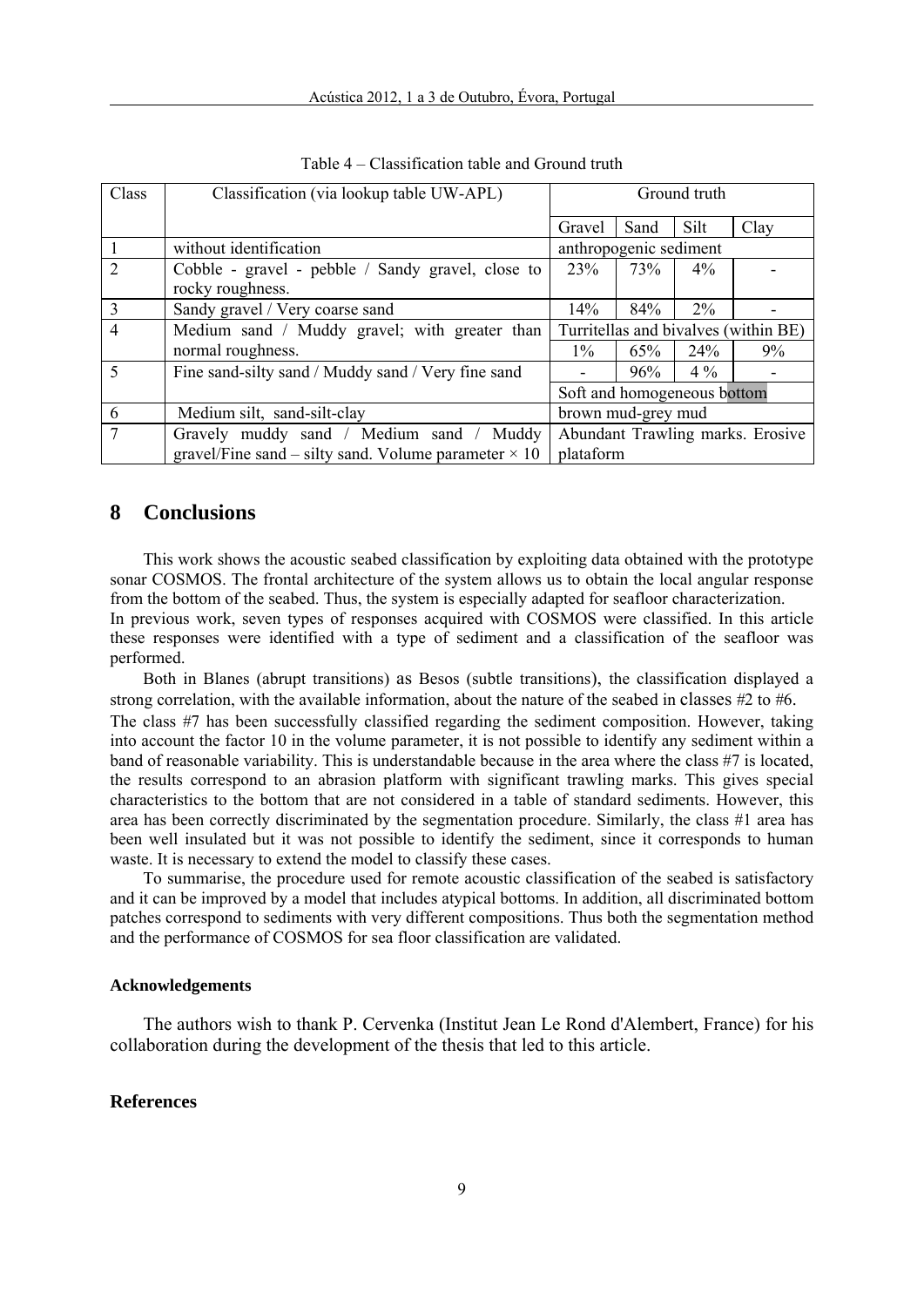- [1] Brown, C.; Todd, B.J.; Kostylev, V.E.; Pickrill, R.A. Image-based classification of multibeam sonar backscatter data for objective surficial sediment mapping of Georges Bank, Canadañ. *Cont. Shelf Res*., Vol. 31, 2011, pp.110–119.
- [2] Blondel, Ph.; Gómez Sichi, O. Textural analyses of multibeam sonar imagery from Stanton Banks, Northern Ireland continental shelf, *Appl. Acous*., Vol. 70, 2009, pp. 1288–1297.
- [3] Karoui I.; Fablet R.; Boucher J.; Augustin J.M. Seabed segmentation using optimized statistics of sonar textures. *IEEE Trans. Geosci. Remote Sens.*, Vol. 47 (6), 2009, pp. 1621–1631.
- [4] Pican N.; Trucco E.; Ross M.; Lane D.M.; Petillot Y.; Tena Ruiz I. Texture analysis for seabed classification: Co-occurrence Matrices vs self-organizing maps. *Proc. IEEE/OES OCEANS' 98 vol. 1*, Nice, 28 Sep-1 Oct 1998, 424–428.
- [5] Blondel Ph. Textural Analysis of Sidescan Sonar Imagery and Generic Seafloor Characterization, *J. Acoust. Soc. Am.* Vol. 105, 1999, pp. 1206-1206.
- [6] Pouliquen, E.; Lurton, X. Sea-bed identification using echosounder signal. *European Conference on Underwater Acoustics*, Elsevier Applied Science, London and New York, 1992, 535.
- [7] Pouliquen, E.; Lurton, X. Identification de la nature du fond de la mer a l'aide de signaux d'échossondeurs: I. Modélisation d'échos réverbérés par le fond. *Acta Acustica* Vol. 2 (2), 1994, pp. 113- 126.
- [8] Sternlicht, D.; de Moustier C. Time-dependent seafloor acoustic backscatter (10–100 kHz). *J. Acoust. Soc. Am.* Vol. 114 (5), 2003, pp. 2709-2725.
- [9] van Walree, P. A.; Ainslie, M. A.; Simons, D. G. Mean grain size mapping with single-beam echo sounders. *J. Acoust. Soc. Am.* Vol. 120 (5) 2006, pp. 2555-2566
- [10] Amiri-Simkooei, R.; Snellen, M.; Simons, D. G. Principal Component Analysis of Single-Beam Echo-Sounder Signal Features for Seafloor Classification. *IEEE J. Ocean. Eng.* Vol. 36 (2), 2011, pp. 259 – 272.
- [11] Hughes-Clarke, J.E.; Danforth, B.W.; Valentine P. Areal Seabed Classification using Backscatter Angular Response at 95kHz. *NATO SACLANTCEN Conference Proceedings Series CP-45, High Frequency Acoustics in Shallow Water*, La Spezia, Italy, June 1997, pp.243-250.
- [12] Hughes-Clarke J.E. Toward remote classification using the angular response of acoustic backscattering: a case study from multiple overlapping GLORIA data. *IEEE J. Ocean. Eng.*, Vol.19 (1), 1994, pp. 112-127.
- [13] Fonseca L.; Brown C.J.; Calder B.; Mayer L.; Rzhanov Y. Angular range analysis of acoustic themes from Stanton Banks Ireland: A link between visual interpretation and multibeam echosounder angular signatures. *Appl. Acoust.*, Vol. 70, 2009, pp. 1298–1304.
- [14] de Moustier C.; Alexandrou D. Angular dependence of 12 kHz seafloor acoustic backscatter. *J. Acoust. Soc. Am.*, Vol. 90 (1), 1991, pp. 522-531.
- [15] Hamilton L.J.; Parnum I. Acoustic seabed segmentation from direct statistical clustering of entire multibeam sonar backscatter curves. *Cont. Shelf Res*., Vol. 31, 2011, pp. 138–148.
- [16] Fonseca L.; Mayer L. Remote estimation of surficial seafloor properties through the application Angular Range Analysis to multibeam sonar data. *Mar. Geophys Res*., Vol. 28, 2007, pp. 119– 126.
- [17] Chakraborty B.; Kodagali V.; Baracho J. Sea-floor classification using Multibeam Echo-Sounding angular backscatter data: A real-time approach employing hybrid neural network architecture. *IEEE J. Ocean. Eng.*, Vol. 28 (1), 2003, pp. 121-128.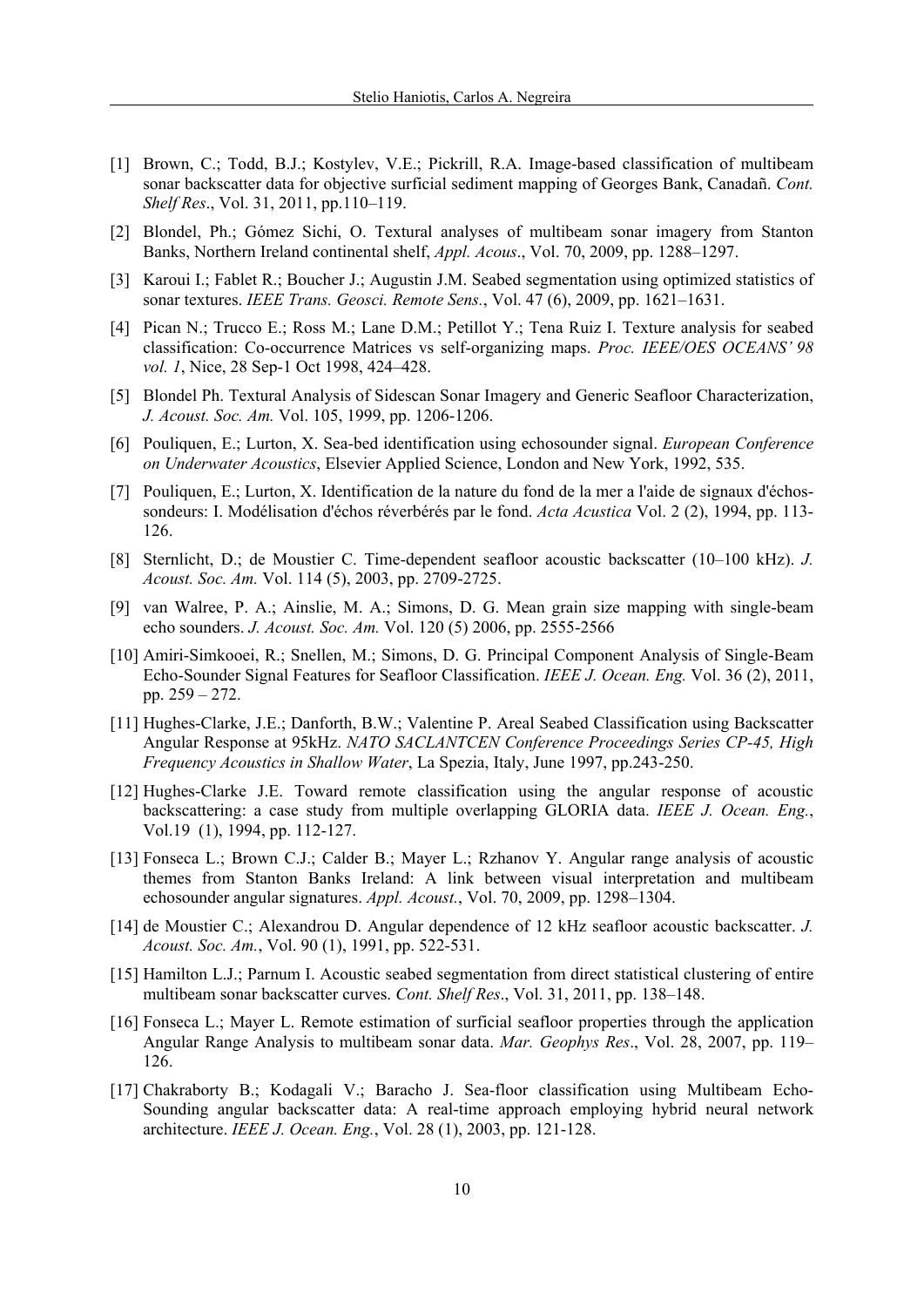- [18] Haris, K.; Chakraborty, B.; Chanchal De; Prabhudesai, R. G.; Fernandes, W. Model-based seafloor characterization employing multi-beam angular backscatter data—A comparative study with dual-frequency single beam, *J. Acoust. Soc. Am.* Vol. 130 (6), 2011, pp. 3623-3632.
- [19] Hellequin, L.; Boucher, J.; Lurton, X. Processing of high frequency multibeam echosounder data for seafloor characterization. *IEEE J. Ocean. Eng*., Vol. 28 (1), 2003, pp. 78–89.
- [20] Lyons, A.; Abraham, D. Statistical characterization of high-frequency shallow-water sea-floor backscatter. *J. Acoust. Soc. Amer.*, Vol. 106 (3), 1999, pp. 1307–1315.
- [21] Le Chenadec, G. Analyse de descripteurs énergétiques et statistiques pour la caractérisation des fonds marins. *Ph.D. dissertation*, Univ. De Bretagne Occidentale, Brest, France, 2004.
- [22] Le Chenadec, G.; Boucher, J.; Lurton, X. Angular Dependence of K-Distributed Sonar Data. *IEEE Transactions on Geoscience and Remote Sensing*, Vol. 45 (5), 2007, pp. 1224-1235.
- [23] de Moustier, C. State of the art in swath bathymetry survey systems. *Int. Hydro. Rev.*, Vol. 65, 1988, pp. 25-54.
- [24] de Moustier, C.; Malsumoto H. Seafloor acoustic remote sensing with multibeam echosounders and bathymetric sidescan sonar systems. *Mar. Geophys. Res.*, Vol. 15, 1993, pp. 27-42.
- [25] Cervenka, P. Characterization and observation of de sea-floor with a new multibeam front-scan sonar system (COSMOS). *Proc 3rd European Marine Science and Technology Conference*, *vol. III*, Lisbon 23-27 May 1998 pp.1287-1297.
- [26] Cervenka, P.; Marchal, J., Imaging with a new multi-look front-scan sonar system. *Acta Acustica*, Vol. 90, 2004, pp. 38-48.
- [27] Cervenka, P.; Marchal, J. Classification of angular backscattered responses obtained at sea with a forward looking sonar system. *J. Acoust. Soc. Am.* Vol. 123 (5), 2008, 3895-3895.
- [28] APL-UW; High-Frequency Ocean Environmental Acoustics Models Handbook (No. APL-UW TR 9407) Applied Physics Laboratory, University of Washington, Seattle, WA, 1994.
- [29] Cervenka, P. Characterization and observation of the seafloor with a new multi-beam front-scan sonar system; Final report on Hardware Development; Université Pierre et Marie Curie, Laboratoire de Mécanique Physique (CNRS UPRESA 7068), 2003
- [30] Cervenka, P. Characterization and observation of the seafloor with a new multi-beam front-scan sonar system; Final report on Data Alignmen-Imaging and Interferometry- Bathymetry) Université Pierre et Marie Curie, Laboratoire de Mécanique Physique (CNRS UPRESA 7068) 2003.
- [31] Haniotis, S. Interactions ondes acoustiques / sediments marins: Application a la caracterisation des fonds. Thèse de doctorat de l'Université Pierre et Marie Curie, Paris, 2010.
- [32] Jackson, D. R.; Briggs, K. B.; Williams, K. L.; Richardson, M. D. Tests of models for highfrequency seafloor backscatter*. IEEE J. Ocean. Eng*., Vol. 21, 1996, pp. 458–470.
- [33] Williams, K. L.; Jackson, D. R. Bistatic bottom scattering: Model, experiments and model / data comparison. *J. Acoust. Soc. Amer*. Vol. 103(1), 1998, pp. 169–181.
- [34] Williams, K. L.; Jackson, D. R.; Thorsos, E. I.; Tang, D.; Briggs, K. B. Acoustic Backscattering Experiments in a Well Characterized Sand Sediment: Data/Model Comparisons Using Sediment Fluid and Biot Models. *IEEE J. Ocean. Eng*., Vol. 27, 2002, pp. 376-387.
- [35] Urick, R. J. Principles of underwater sound. McGraw-Hill, New York, 1983.